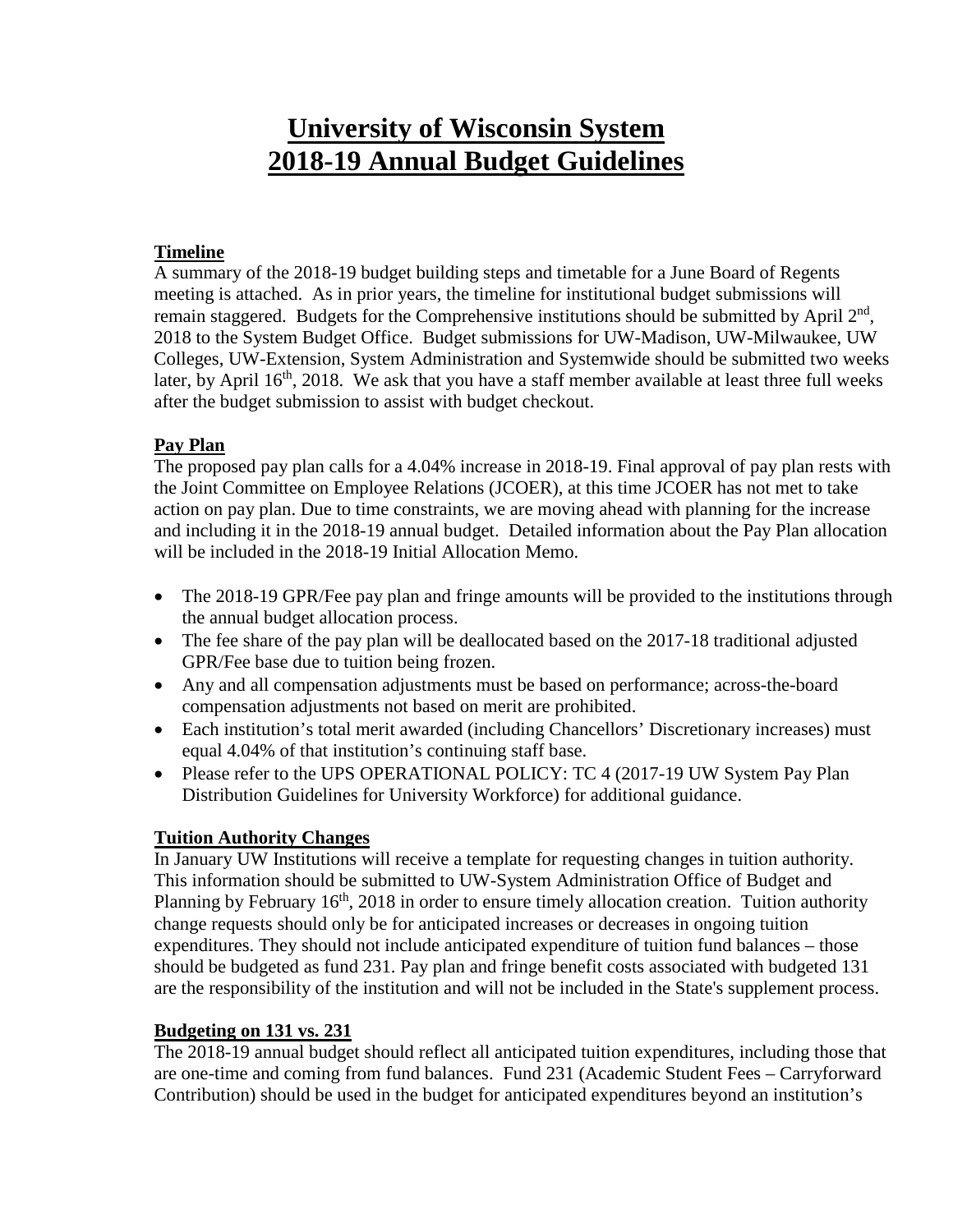allocated fund 131 budget authority. This will allow the budget to reflect all anticipated expenditures (including non-recurring one-time expenditures) while also allowing easy identification of one-time expenditures vs. on-going base budgets. All expenditures in the financial system will continue on Fund 131 or 1(a) – there will not be actual expenditures on Fund 231.

# **Budget and Balance Summaries**

Each institution is asked to submit a Program Revenue Budget and Balance Summary spreadsheet by Friday, April 30<sup>th</sup>, 2018. The Budget and Balance Summary template will be sent to the Chief Business Officer and Budget Director of each institution by the end of January, 2018. The information on this spreadsheet will be used to report estimated cash flow and fund balances through 2018-19 in the Annual Budget Document presented to the Board of Regents, as well as anticipated balance commitments beyond 2018-19.

# **GPR Budget Shifts**

While building your 2018-19 budget, keep in mind that there should be no shifts onto the GPR salary line beyond what has been allocated. Increases on the salary line may result in a corresponding increase to the fringe benefit line which will be de-allocated from your supplies and services budget.

### **Compensation Administration Tool (CAT)**

With the implementation of HR Design and UPS, UWSA HR, UWSA budget, and the Service Center have worked together to create a new solution within PeopleSoft HRS called the Compensation Administration Tool (CAT). The CAT allows for the distribution of pay plan and merit- based compensation adjustments along with corresponding funding changes. Beginning with the 2016-17 Budget, the CAT replaced the 3270 Mainframe salary planning transactions (BDGT, BADJR, and BRATE). Detailed information about the CAT can be found at: [https://www.wisconsin.edu/compensation-administration-tool/.](https://www.wisconsin.edu/compensation-administration-tool/)

# **Estimated Segregated Fee, Room and Board Increases**

By February 9<sup>th</sup>, 2018 institutions should submit their estimated Segregated Fee and Room and Board rates and percent increases to the System Administration budget office.

#### **Auxiliary Transfer Requests**

The System Budget Office should be informed of any requests for one-time auxiliary transfers that will accompany the auxiliary budget submission by February  $12<sup>th</sup>$ , 2018. Auxiliary transfer requests should:

- Clearly identify the source and application of the funds.
- Demonstrate that the transfer is a priority in strategic and other campus plans.
- Provide a three-year plan projecting the effects of the transfer, including the effects on rates and reserve levels. The plan should demonstrate that the transfer would not adversely affect rates.
- Provide an explanation of the process for consulting with students for student fee funded operations, and resulting comments. If students remain concerned about the final campus decision, they may make a formal request (following standard procedures) to address the Board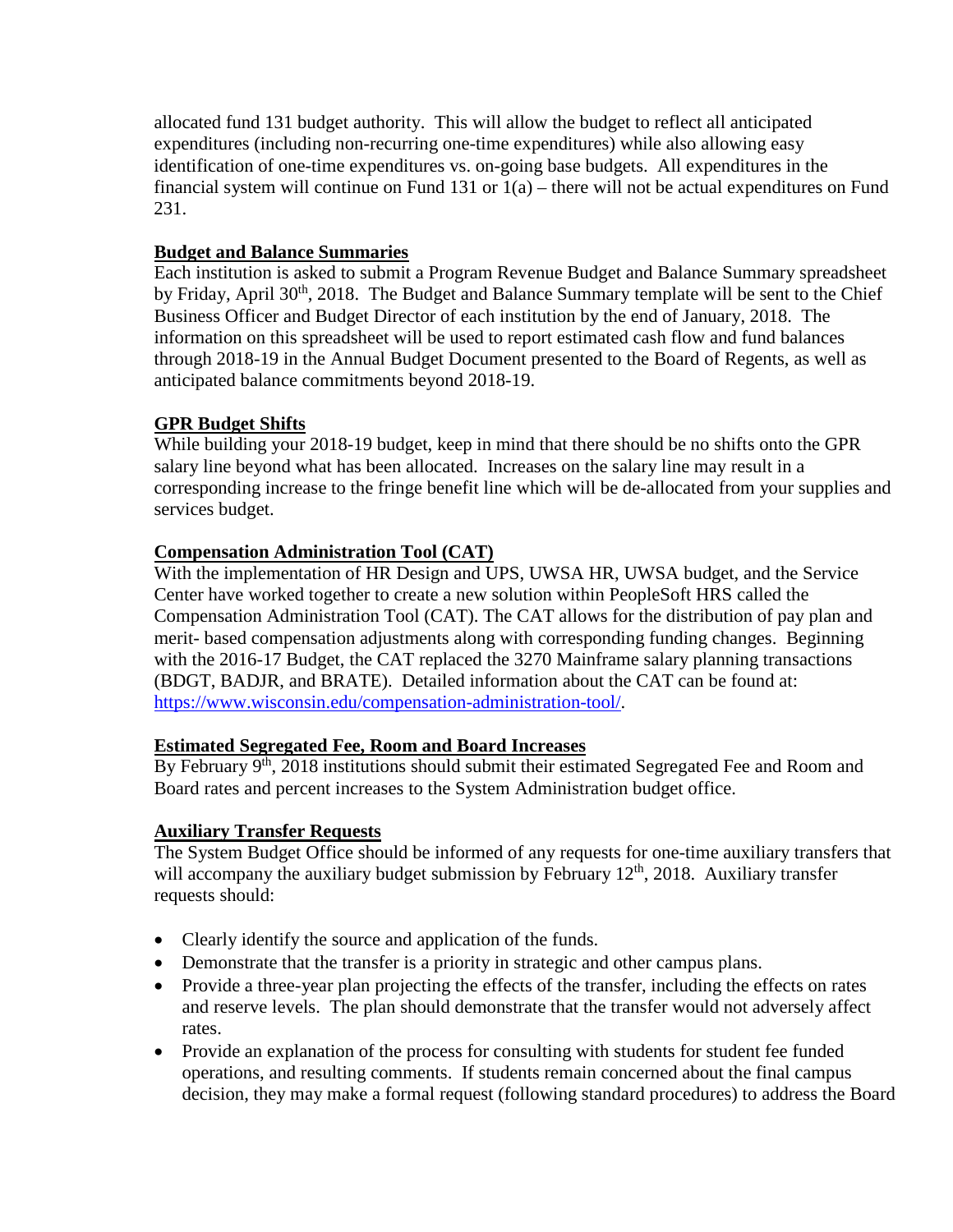of Regents and provide testimony as part of the Board's consideration of the relevant annual budget action item.

### **Non-GPR Positions**

For all non-GPR funding sources, the System Budget Office will be comparing the number of positions in the budget submission to the number of filled positions in the January position control reports. Budgeted positions that are significantly higher than the January filled position control levels will require a justification.

### **3270 Availability**

The budget system will be available from 7:00 AM to 7:00 PM Monday through Friday, excluding holidays. The budget system will also be available on Saturdays from 8:00 a.m. to 6:00 p.m., and Sundays from 10:00 a.m. to 6:00 p.m. for all weekends beginning Saturday, February 3<sup>rd</sup>, 2018 and ending Sunday, April 15<sup>th</sup>, 2018. Any other requests for weekend availability should be made at least five working days before the date needs to be confirmed. Please contact me to request other dates for weekend access.

### **Report Requests**

To assure all budget development issues have been resolved please run the budget development reports, Allocated vs Budgeted reports, and the CAT reports during budget development and prior to submitting your budget.

The budget development reports can be found at: [https://www.wisconsin.edu/budget-planning/annual-operating-budget/budget-reports/budget](https://www.wisconsin.edu/budget-planning/annual-operating-budget/budget-reports/budget-development-reports/)[development-reports/](https://www.wisconsin.edu/budget-planning/annual-operating-budget/budget-reports/budget-development-reports/)

The Allocated vs Budgeted reports are found in the Planning Allocation System located at: <https://ofr01.doit.wisc.edu/forms/frmservlet?config=pa>

Information regarding the CAT reports can be found at: <https://www.wisconsin.edu/compensation-administration-tool/>

At the time of submission, the following reports should be free from unexplained errors:

- Under Min, Over Max Report (CAT)
- Record Errors Report (CAT)

Thank you, and please feel free to contact me at 608-262-6715 or gbuehler@uwsa.edu, or Aimee Arnold at 608-262-1544 or aarnold@uwsa.edu, if you have any questions.

CAT specific questions should be directed to [catquestions@uwsa.edu.](mailto:catquestions@uwsa.edu)